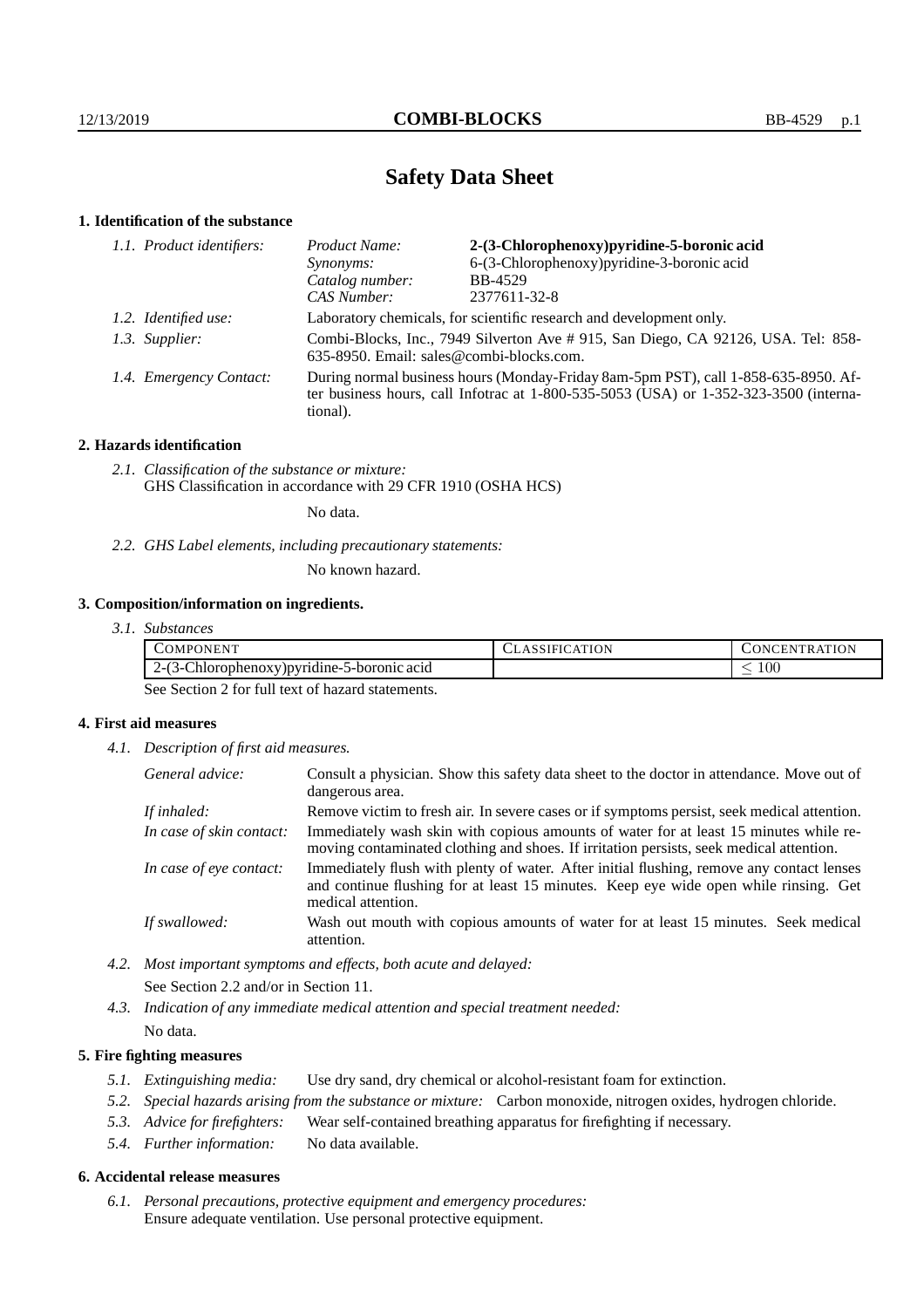|      | 6.2. Environmental precautions:                                                                                                                                                                                                                                     |                                                                                                                                                                                    |  |  |  |
|------|---------------------------------------------------------------------------------------------------------------------------------------------------------------------------------------------------------------------------------------------------------------------|------------------------------------------------------------------------------------------------------------------------------------------------------------------------------------|--|--|--|
|      | Should not be released into the environment. See Section 12 for additional ecological information.                                                                                                                                                                  |                                                                                                                                                                                    |  |  |  |
|      |                                                                                                                                                                                                                                                                     | 6.3. Methods and materials for containment and cleaning up:                                                                                                                        |  |  |  |
|      | Sweep up or vacuum up spillage and collect in suitable container for disposal.                                                                                                                                                                                      |                                                                                                                                                                                    |  |  |  |
|      | 6.4. Reference to other sections:                                                                                                                                                                                                                                   |                                                                                                                                                                                    |  |  |  |
|      |                                                                                                                                                                                                                                                                     | Refer to protective measures listed in Sections 8 and 13.                                                                                                                          |  |  |  |
|      | 7. Handling and storage                                                                                                                                                                                                                                             |                                                                                                                                                                                    |  |  |  |
|      | 7.1. Precautions for safe handling: Avoid contact with skin and eyes. Avoid inhalation of vapour or mist. Keep away<br>from sources of ignition - No smoking. Take measures to prevent the build up of electro-<br>static charge. For precautions see section 2.2.  |                                                                                                                                                                                    |  |  |  |
|      | 7.2. Conditions for safe storage, including any incompatibilities: Store under $-20^{\circ}$ C. Keep container tightly closed in<br>a dry and well-ventilated place. Containers which are opened must be carefully resealed<br>and kept upright to prevent leakage. |                                                                                                                                                                                    |  |  |  |
|      | Laboratory chemicals, for scientific research and development only.<br>7.3. Specific end use(s):                                                                                                                                                                    |                                                                                                                                                                                    |  |  |  |
|      | 8. Exposure Controls / Personal protection                                                                                                                                                                                                                          |                                                                                                                                                                                    |  |  |  |
|      | 8.1. Control parameters:                                                                                                                                                                                                                                            |                                                                                                                                                                                    |  |  |  |
|      | Components with workplace control parameters: Contains no substances with occupational exposure limit values.                                                                                                                                                       |                                                                                                                                                                                    |  |  |  |
| 8.2. | Exposure controls:                                                                                                                                                                                                                                                  |                                                                                                                                                                                    |  |  |  |
|      | Appropriate engineering controls: Ensure that eyewash stations and safety showers are close to the workstation<br>location. Ensure adequate ventilation, especially in confined areas.                                                                              |                                                                                                                                                                                    |  |  |  |
|      | Personal protective equipment:                                                                                                                                                                                                                                      |                                                                                                                                                                                    |  |  |  |
|      | Eye/face protection:                                                                                                                                                                                                                                                | Wear appropriate protective eyeglasses or chemical safety goggles as described by OSHA's<br>eye and face protection regulations in 29 CFR 1910.133 or European Standard EN166.     |  |  |  |
|      | Skin protection:                                                                                                                                                                                                                                                    | Handle with gloves. Gloves must be inspected prior to use. Use proper glove removal<br>technique (without touching glove's outer surface) to avoid skin contact with this product. |  |  |  |

Dispose of contaminated gloves after use in accordance with applicable laws and good laboratory practices. Wash and dry hands Body Protection: Complete suit protecting against chemicals, Flame retardant antistatic protective clothing., The type of protective equipment must be selected according to the concentration and

amount of the dangerous substance at the specific workplace.

Respiratory protection:

Control of environmental exposure: Prevent further leakage or spillage if safe to do so. Do not let product enter drains.

## **9. Physical and chemical properties**

*9.1. Information on basic physical and chemical properties*

| (a)      | Appearance:                                   | Solid          |
|----------|-----------------------------------------------|----------------|
| (b)      | Odour:                                        | No data        |
| (c)      | Odour Threshold:                              | No data        |
| (d)      | $pH$ :                                        | No data        |
| (e)      | Melting point/freezing point:                 | $140 - 150$ °C |
| (f)      | Initial boiling point and boiling range:      | No data        |
| (g)      | Flash point:                                  | No data        |
| (h)      | Evaporatoin rate:                             | No data        |
| (i)      | Flammability (solid, gas):                    | No data        |
| (j)      | Upper/lower flammability or explosive limits: | No data        |
| $\rm(k)$ | Vapour pressure:                              | No data        |
| (1)      | Vapour density:                               | No data        |
| (m)      | Relative density:                             | No data        |
| (n)      | Water solubility:                             | No data        |
| $\circ$  | Partition coefficient: n-octanol/water:       | No data        |
| (p)      | Auto-ignition:                                | No data        |
| (q)      | Decomposition temperature:                    | No data        |
| (r)      | Viscosity:                                    | No data        |
| (s)      | Explosive properties:                         | No data        |
| (t)      | Oxidizing properties:                         | No data        |
|          |                                               |                |